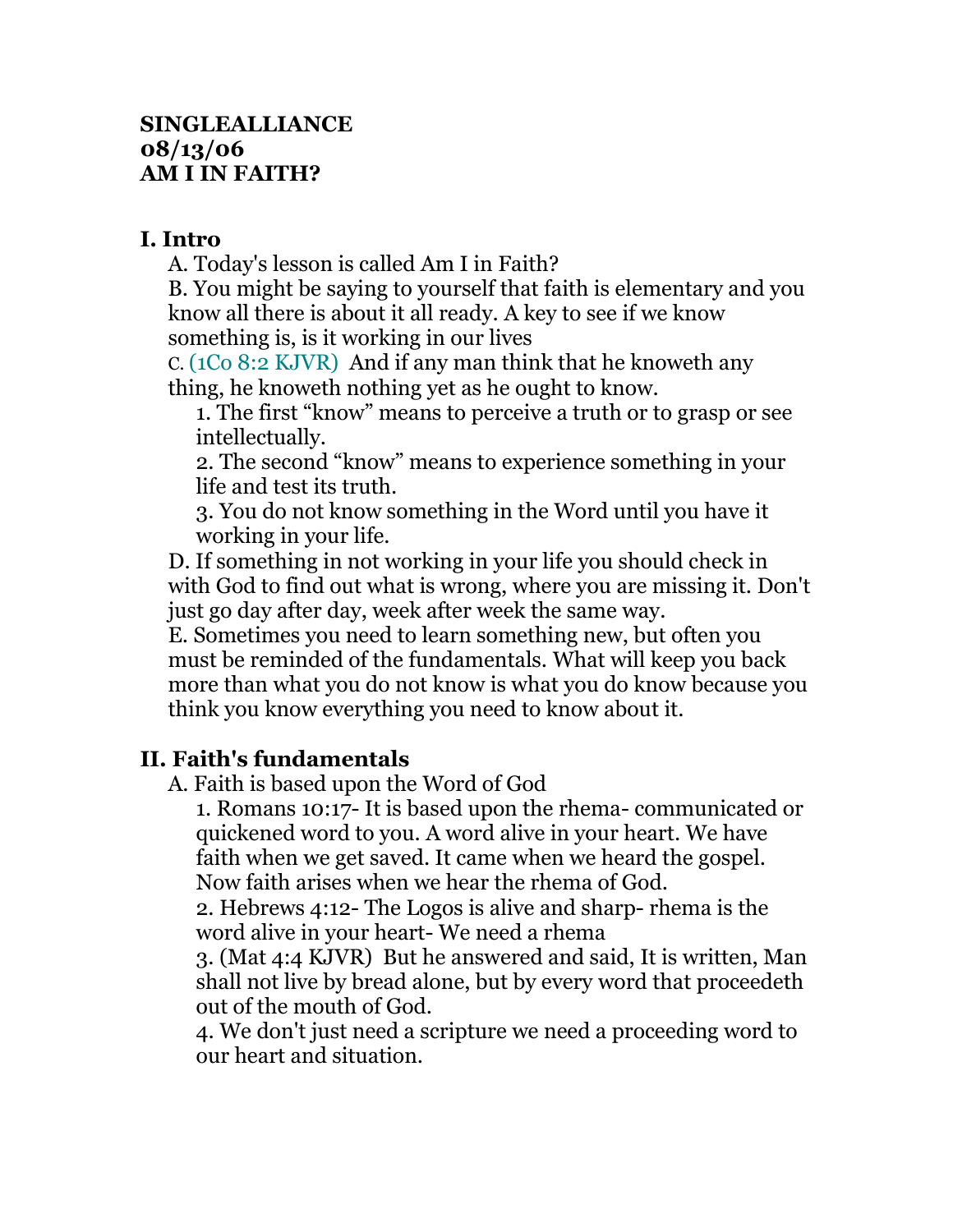5. The Spirit works along with the Word- The Spirit ministers Jesus to us. Ephesians 6- The rhema is the sword that the Spirit wields.

6. Do not be so quick to pray..seek God and monitor your heart for direction. If you do not get any find scripture that deals with what you need and meditate until it is quickened. Smith Wigglesworth said that if the Spirit did not move Him he moved the Spirit.

B. Faith is now not later

1. (Heb 11:1 KJVR) Now faith is the substance of things hoped for, the evidence of things not seen.

2. Now faith is... The word "now" really means "and" or "but". However the word "is" is a present tense verb. This means now! Faith dwells in the now, not the future..that is hope. Faith does not dwell in the past..that is called history.

3. **Mar 11:23 For verily I say unto you, That whosoever shall say unto this mountain, Be thou removed, and be thou cast into the sea; and shall not doubt in his heart, but shall believe that those things which he saith shall come to pass; he shall have whatsoever he saith.** 

**Mar 11:24 Therefore I say unto you, What things soever ye desire, when ye pray, believe that ye receive** *them,* **and ye shall have** *them.*

a. Faith will work for **whosoever**. Some say faith does not work for them. They have just exalted themselves above the Word. There is no grace given to the proud.

b. We are to believe those things (that God reveals is ours) we say shall come to pass- The KJV translates this future tense. In the Greek it is present tense! (WEB) For most certainly I tell you, whoever may tell this mountain, 'Be taken up and cast into the sea,' and doesn't doubt in his heart, but believes that what he says is happening; he shall have whatever he says.

4. **We must believe that what we say and pray for is happening right now. We more times than not believe that something shall happen. We believe that you will see a physical manifestation. This is very deceptive and is not true faith. We must believe it is happening even**